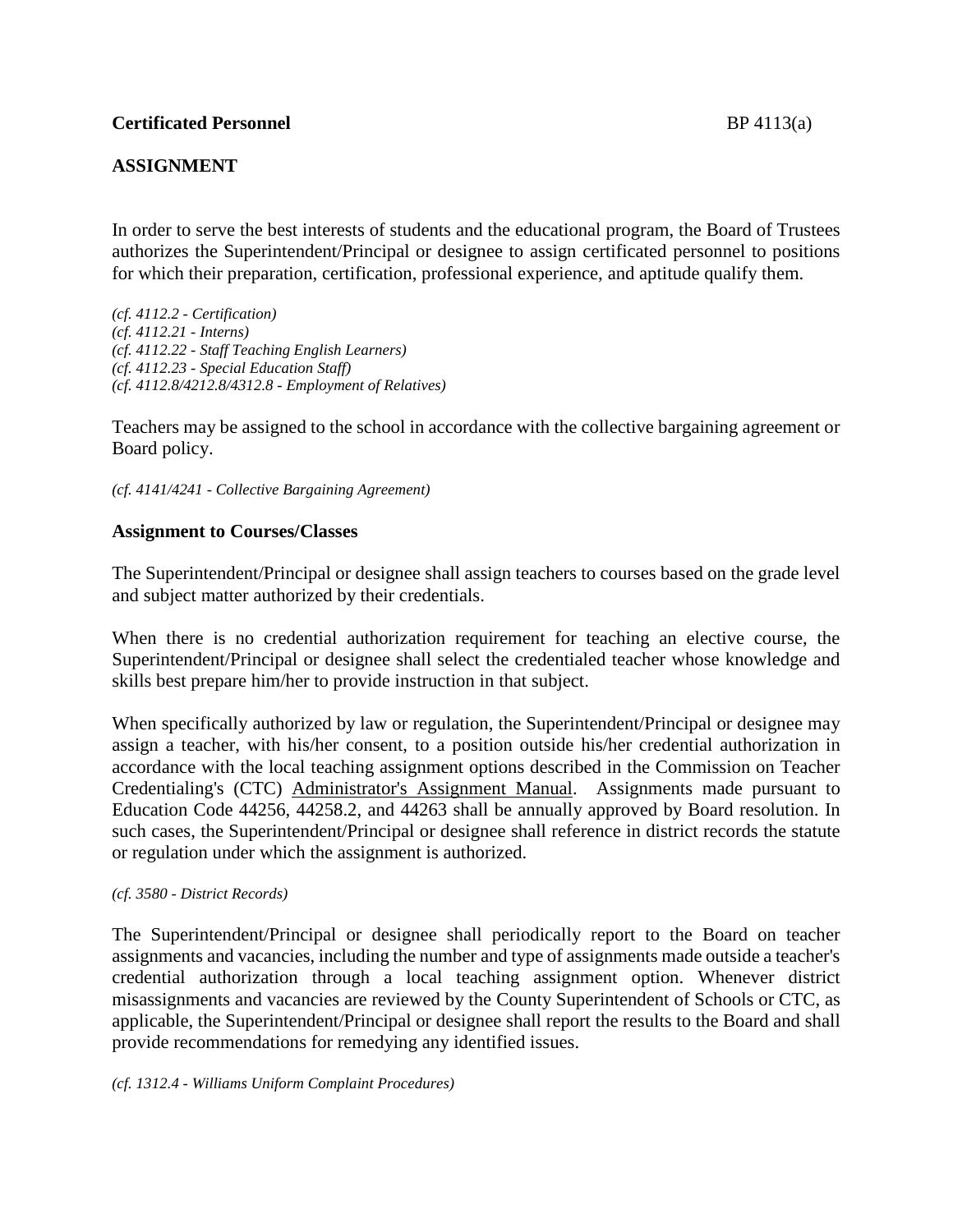## **ASSIGNMENT** (continued)

## **Equitable Distribution of Qualified Teachers**

The Superintendent/Principal or designee shall annually report to the Board comparisons of teacher qualifications within the school, including the number of teachers serving under a provisional internship permit, short-term staff permit, intern credential, emergency permit, or credential waiver.

Strategies for ensuring equitable access to experienced teachers may include, but are not limited to, incentives for voluntary transfers, provision of professional development, and/or programs to recruit and retain effective teachers.

*(cf. 0460 - Local Control and Accountability Plan) (cf. 4111/4211/4311 - Recruitment and Selection) (cf. 4114 - Transfers) (cf. 4131 - Staff Development) (cf. 4131.1 - Teacher Support and Guidance) (cf. 6171 - Title I Programs)*

*Legal Reference: (see next page)*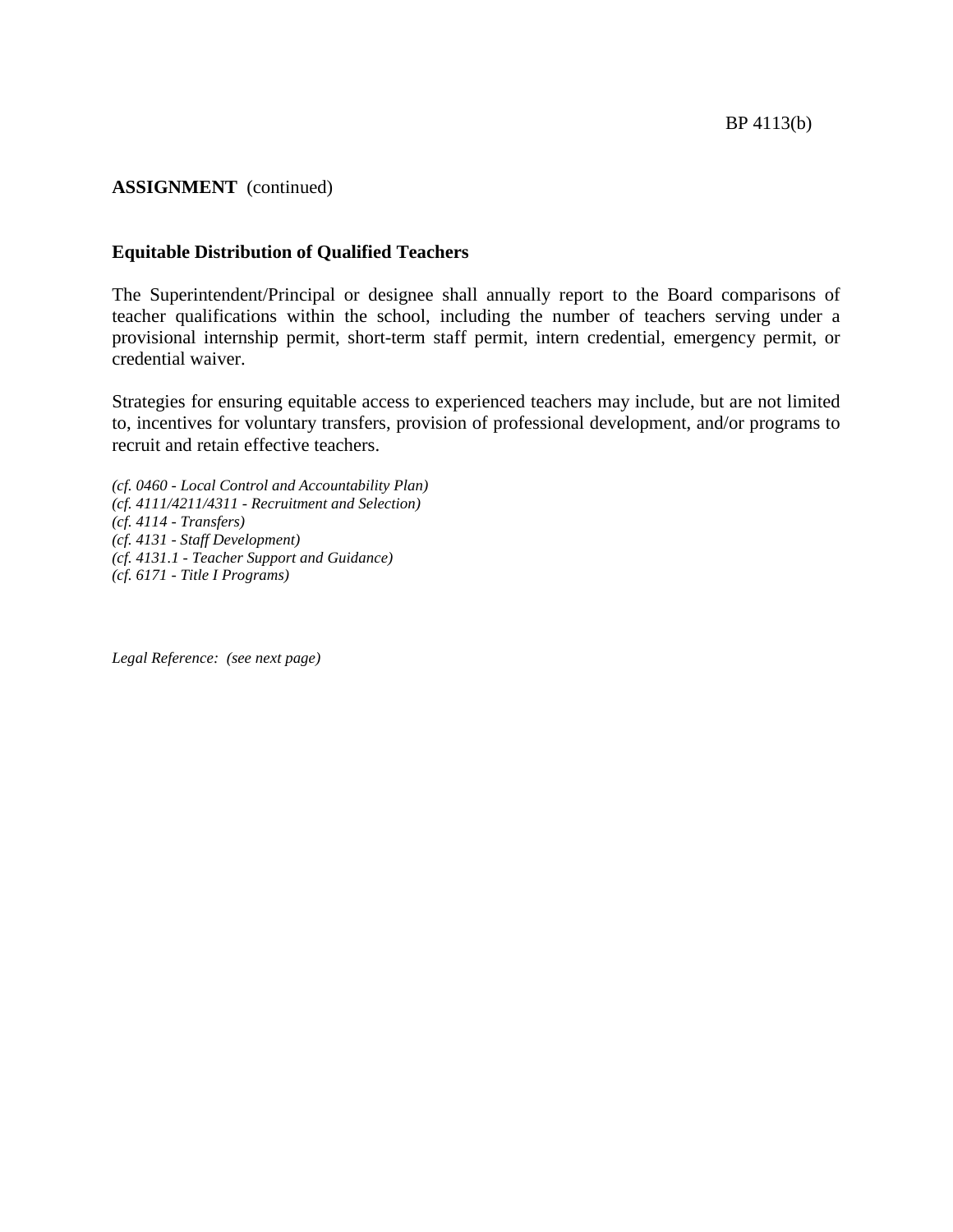BP 4113(c)

## **ASSIGNMENT** (continued)

*Legal Reference:*

*EDUCATION CODE 33126 School accountability report card 35035 Additional powers and duties of superintendent 35186 Complaint process 37616 Assignment of teachers to year-round schools 44225.6 Commission report to the legislature re: teachers 44250-44277 Credentials and assignments of teachers 44314 Subject matter programs, approved subjects 44824 Assignment of teachers to weekend classes 44955 Reduction in number of employees GOVERNMENT CODE 3543.2 Scope of representation CODE OF REGULATIONS, TITLE 5 80003-80005 Credential authorizations 80020-80020.5 Additional assignment authorizations 80335 Performance of unauthorized professional services 80339-80339.6 Unauthorized certificated employee assignment UNITED STATES CODE, TITLE 20 6311 State plan 6312 Local educational agency plans*

*6601-6651 Teacher and Principal Training and Recruiting Fund*

*Management Resources:*

*CALIFORNIA DEPARTMENT OF EDUCATION PUBLICATIONS California State Plan to Ensure Equitable Access to Excellent Educators Every Student Succeeds Act 2016-17 School Year Transition Plan, April 2016 COMMISSION ON TEACHER CREDENTIALING PUBLICATIONS Administrator's Assignment Manual - Updates and Revisions, May 2014 The Administrator's Assignment Manual, rev. September 2007 U.S. DEPARTMENT OF EDUCATION GUIDANCE Transitioning to the Every Student Succeeds Act (ESSA): Frequently Asked Questions, rev. May 4, 2016 Improving Teacher Quality State Grants: ESEA Title II, Part A, rev. October 5, 2006 WEB SITES CSBA: http://www.csba.org California Department of Education: http://www.cde.ca.gov Commission on Teacher Credentialing: http://www.ctc.ca.gov U.S. Department of Education: http://www.ed.gov*

Policy **CUDDEBACK UNION ELEMENTARY SCHOOL DISTRICT** adopted: December 11, 2019 Carlotta, California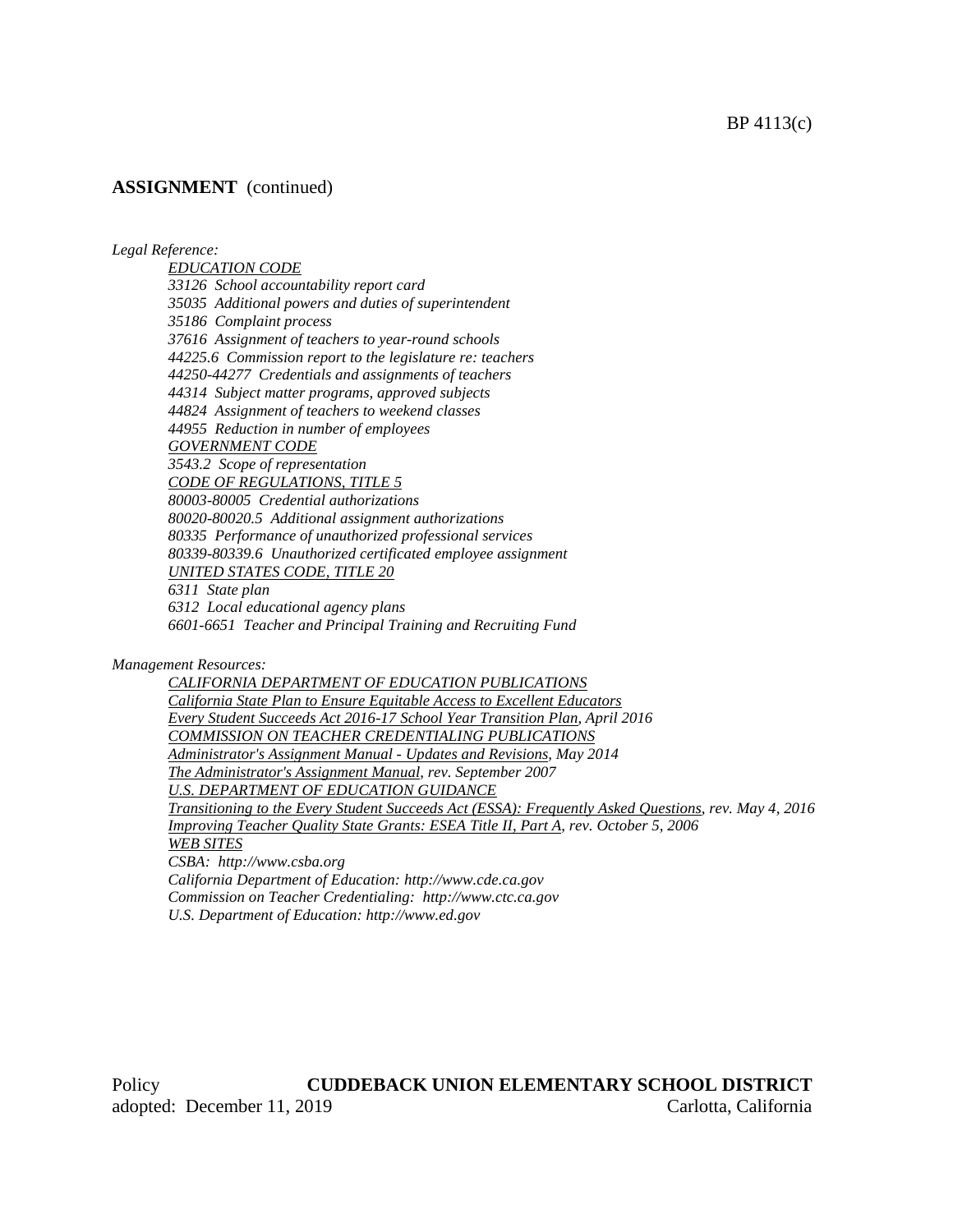# **Certificated Personnel** AR 4113(a)

# **ASSIGNMENT**

# **Assignment to Departmentalized Classes Outside Credential Authorization**

Any holder of a credential other than an emergency permit may be assigned, with his/her consent, to teach departmentalized classes in grades K-12 regardless of the designations on his/her teaching credential, provided that their subject matter knowledge is verified prior to the assignment. (Education Code 44258.3)

Procedures for verifying a teacher's subject matter knowledge shall be developed and implemented by the Superintendent/Principal or designee with the involvement of appropriate subject matter specialists, including curriculum specialists, resource teachers, classroom teachers certified to teach the subject, staff assigned to regional subject matter projects or curriculum institutes, or college faculty. (Education Code 44258.3)

Procedures to be used for this purpose shall specify: (Education Code 44258.3)

- 1. One or more of the following ways in which subject matter competence shall be assessed:
	- a. Observation by subject matter specialists
	- b. Oral interviews
	- c. Demonstration lessons
	- d. Presentation of curricular portfolios
	- e. Written examinations
- 2. Specific criteria and standards for verifying subject matter knowledge by any of the above methods. These criteria shall include, but need not be limited to, evidence of the individual's knowledge of the subject matter to be taught, including demonstrated knowledge of the curriculum framework for the subject and the specific content of the district's course of study for the subject at the grade level to be taught.

### *(cf. 4115 - Evaluation/Supervision)*

Whenever a teacher is assigned to teach departmentalized classes pursuant to Education Code 44258.3, the Superintendent/Principal or designee shall notify the exclusive representative of the district's certificated employees. (Education Code 44258.3)

*(cf. 4140/4240/4340 - Bargaining Units)*